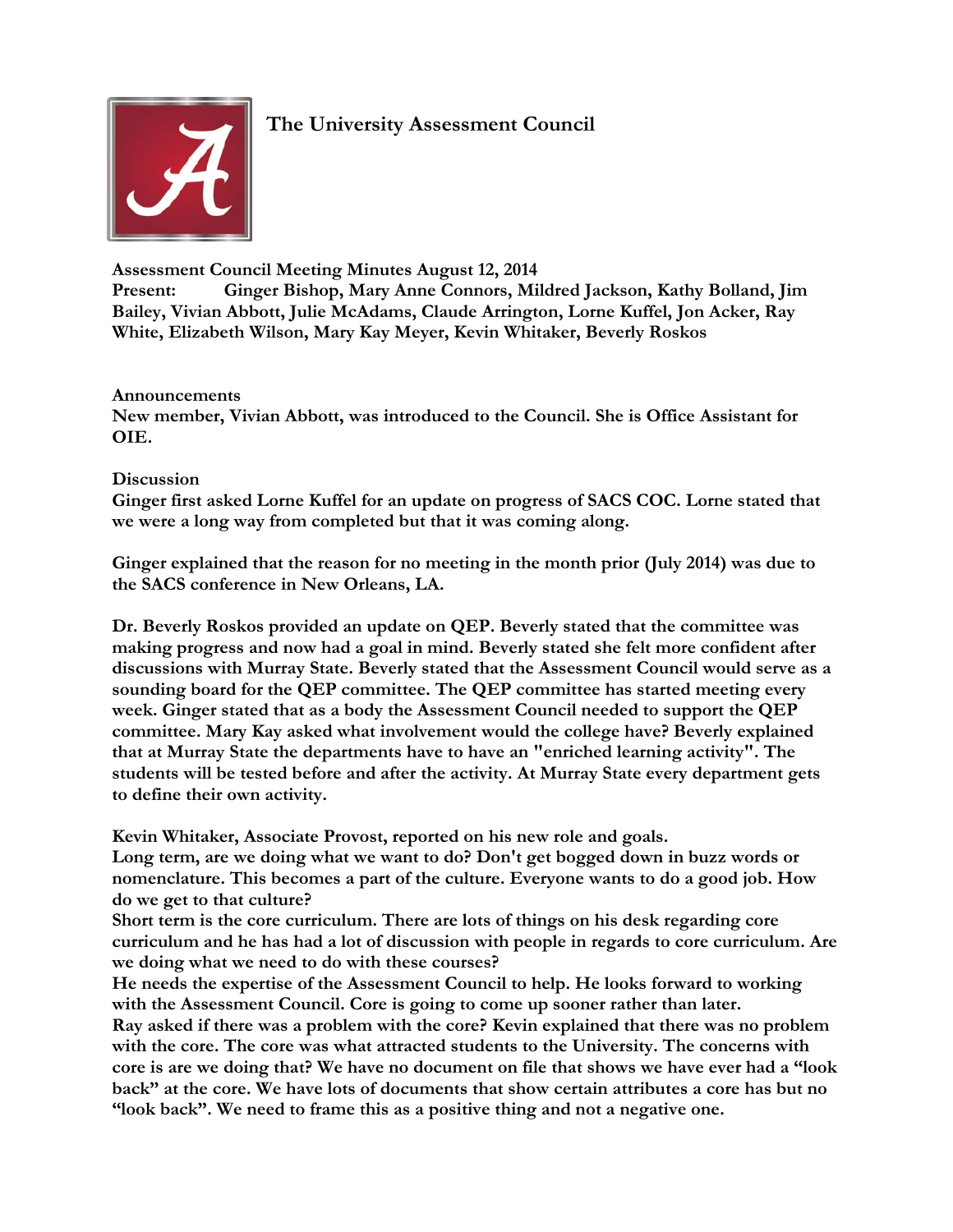**Ginger asked if anyone would like to have a workshop in their department using WEAVE after September 10, 2014? No one asked for a workshop but several requests for the new cycle, 14/15, to be made available. WEAVE advises in publication to do this but one on one states that it can be confusing to users. Ginger asked the Committee if they had enough faith in the faculty to be able to use this without being confused? Everyone thought that it would be ok. She asked Julie McAdams to see if that could go ahead and be done? Kathy asked if something could be put on the screen to alert the user to the year? Julie explained that the background color would be different depending on the year and that the cycle shows at the top of the page. Ray asked what was meant by the term "made available"? Ginger explained that it would not be a separate thing. Ray asked if anyone could codify the requirements or if they have been codified? Ginger had previously asked for the requirements and had found them today on a rubric. Ginger would like to see a policy handbook for assessment where everything would be in writing and linked to staff/faculty page. From Thanksgiving to Jan 15, 2015 she will codify as much as possible. She hopes that the transition will be smooth and sweet. She doesn't think it can be written in stone by Oct 1st but if possible it will be.**

**The group reviewed a detailed assessment report and discussed its weaknesses and the appropriate ways to engage in program assessment. The University Assessment Council asked for examples of "good" assessment.** 

**The meeting was adjourned.**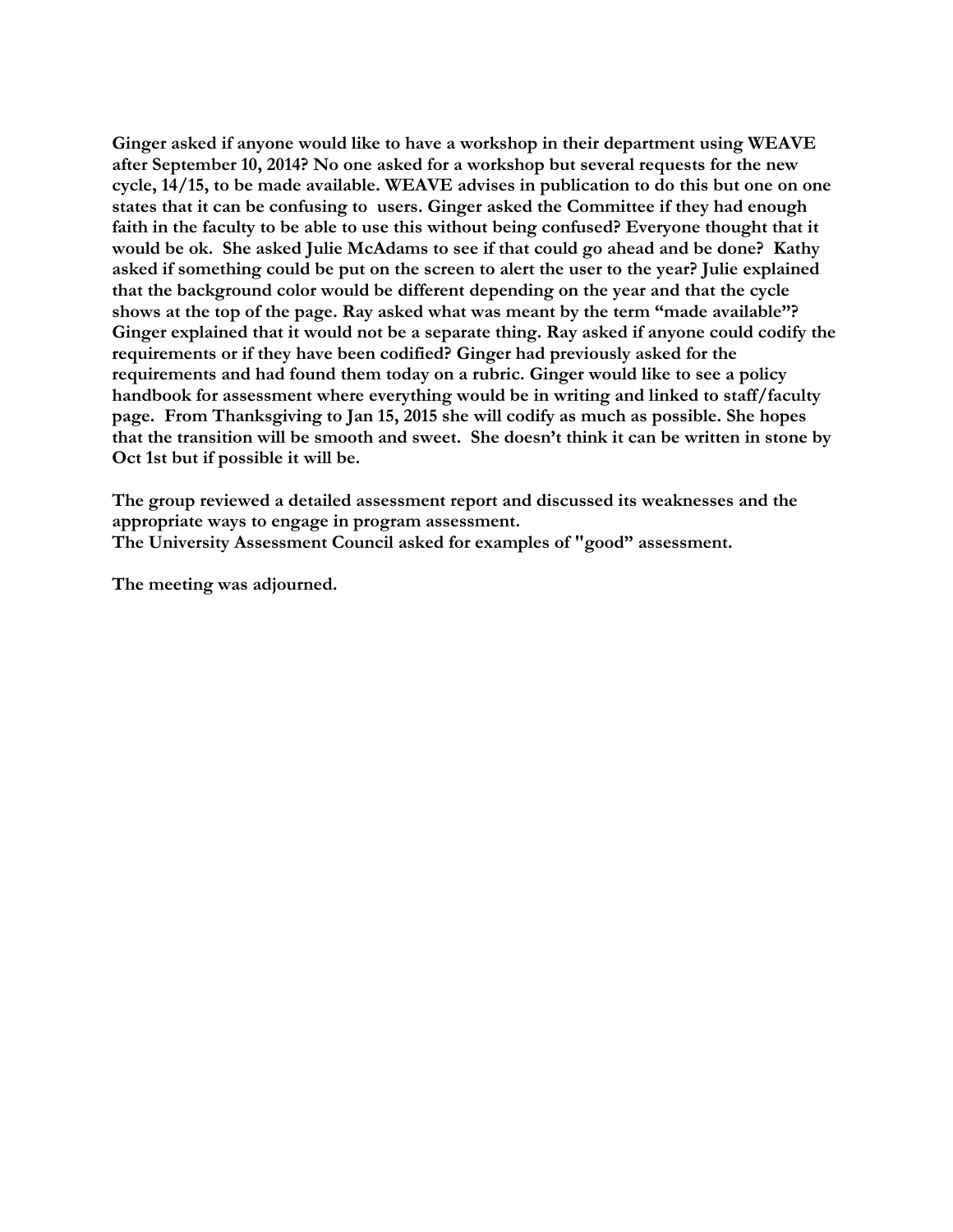**The University Assessment Council**



 **Meeting Notes April 8, 2014**

**Present: Ginger Bishop, Millie Jackson, Kevin Whitaker, Julie McAdams, Donna Keene, Jon Acker, Claude Arrington, Holly Hallmann, Rick Houser for Liza Wilson, Jim Bailey, George Daniels, Kathy Bolland, Stuart Usdan, Ray White, Marsha Adams, Kim Campbell, and Lorne Kuffel**

Self-Introductions

Review Mission/Purpose of the UAC:

*Ginger Bishop asked for feedback on Mission/Purpose. George Daniels commented that the mission is comprehensive, and with the opportunity to focus on it, there will be tremendous benefits.*

Establish goals and priorities for remainder of semester

- o SACSCOC
	- *The 2014 Institute on Quality Enhancement and Accreditation is July 20 - July 23, 2014*
	- *The Compliance Certification Report is due in early September*
	- *Ginger reported that Bob Smallwood indicates he does not need assistance from the UAC with initial preparation of the IE Sections of the report. Ginger mentioned that there are additional chances to respond to any shortcomings, or put new initiatives in place, and that assistance from UAC will be needed with this process.*
	- *There were questions related to instructions on the 3.3.1. information that is due April 15. In addition, there was a question on what colleges/departments might do to promote the best possible outcome for the Compliance Certification Report, due in September. Bev Roskos prefers for the special 3.3.1 information to be entered into WEAVE for analysis. Currently, she and Bob Smallwood are deciding which sections to highlight in the final report, and they will provide feedback to those groups by the end of April. The second round of feedback will be provided in May. Ginger mentioned that Bob Smallwood will be communicating on the best ways for colleges/departments to assist with the Compliance Certification Report initiative. Lorne Kuffel mentioned that since the SACSCOC reviewers will be able to view all WEAVE assessment reports, it is important for everything to be improved, now.*
	- *Bev Roskos mentioned that it is not clear where information on "improvements" should be entered, in WEAVE. Arts & Sciences, in particular, wants a special place to put improvements, other than the action plan area, since they have so many action plans.*